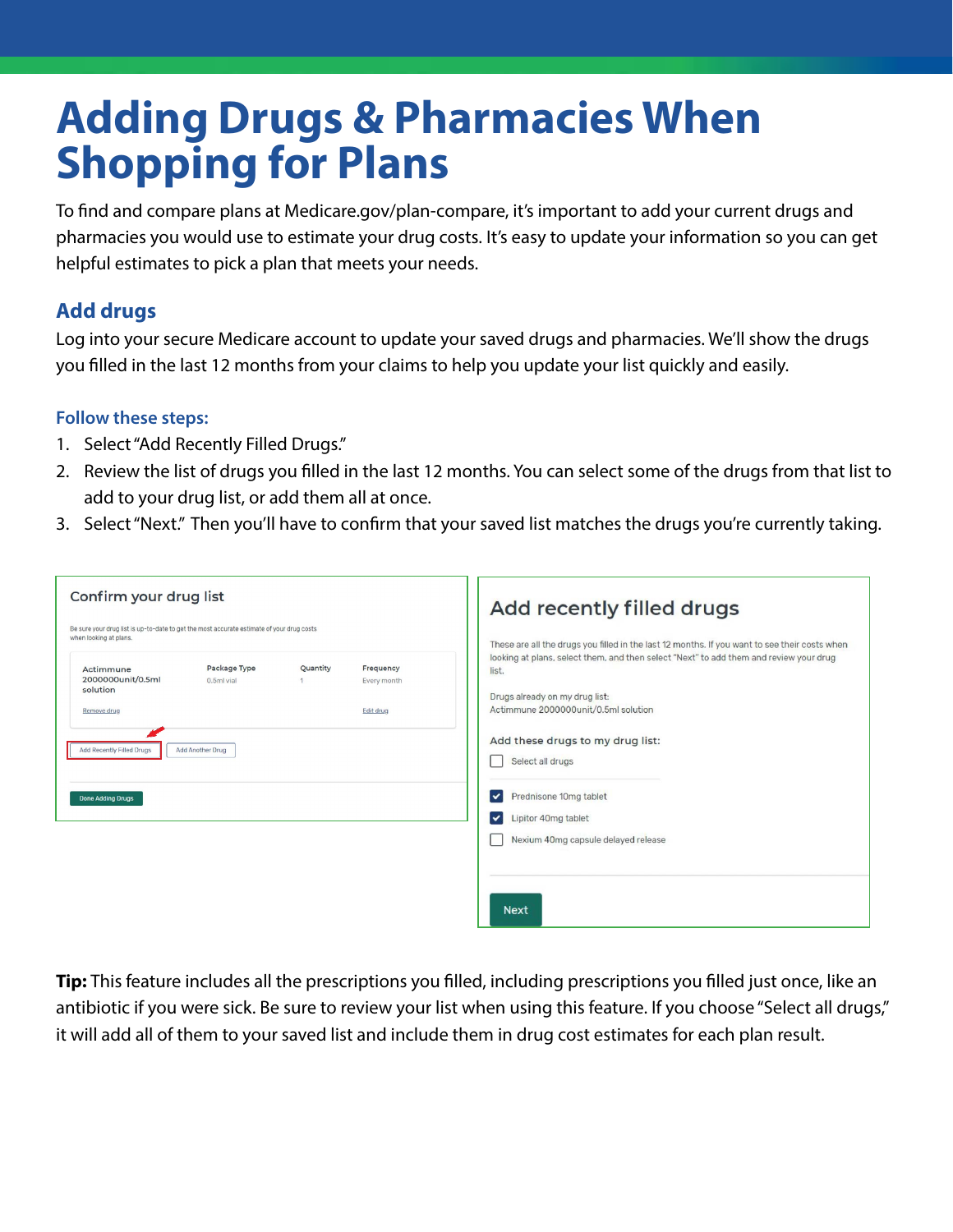## **To update your drug list, select:**

- "Remove drug" to delete a drug you don't take anymore.
- "Edit drug" to change a drug's dosage, quantity, or frequency.
- "Add Another Drug" to include a drug that's not on your recently flled drugs list.

Once you're done adding all your drugs, select "Done Adding Drugs" to move to the next step, confrming or adding pharmacies.

| Actimmune<br>2000000unit/0.5ml<br>solution | Package Type<br>0.5ml vial | Quantity<br>1 | Frequency<br>Every month |
|--------------------------------------------|----------------------------|---------------|--------------------------|
| Remove drug                                |                            |               | Edit drug                |
| Lipitor 40mg tablet                        |                            | Quantity      | Frequency                |
|                                            |                            | 30            | Every month              |
| Remove drug                                |                            |               | Edit drug                |
| Prednisone 10mg tablet                     |                            | Quantity      | Frequency                |
| generic                                    |                            | 30            | Every month              |
| Remove drug                                |                            |               | Edit drug                |
| Add Recently Filled Drugs                  | Add Another Drug           |               |                          |

Confirm your drug list

**If you're new to Medicare and don't have a claims history yet,** you can still create an account and build your drug list so you can save it for later.

#### **If you don't have a Medicare account,**

you can continue without logging in and still add your prescription drugs, compare plans, and complete an enrollment. However, you won't be able to save your drug list or find it later. **If you're not logged in when using Medicare Plan Finder, you'll need to add your drugs and pharmacies each time you return.** 

# **Add pharmacies**

Drug costs can change based on which pharmacy you use to fill your prescription and how that pharmacy works with a plan. The pharmacies you choose are used to show your estimated drug costs in each plan.

**If you're logged in** and have already saved pharmacies, review your saved pharmacy list. You can remove any pharmacies you're no longer willing to use, or add new ones.

**If you're not logged in,** select up to 5 pharmacies you'd be willing to use to fill your prescriptions. Your pharmacy list won't be saved unless you're logged in, so you'll have to add these each time you visit.

**Tip:** You don't have to select the pharmacies you currently use – you can pick ones you would be willing and able to use to help find the lowest cost plan.

| Confirm your pharmacies                                                                                                                  |  |  |  |
|------------------------------------------------------------------------------------------------------------------------------------------|--|--|--|
| <b>Mail-order Pharmacy</b><br>Remove pharmacy                                                                                            |  |  |  |
| Johns Hopkins Outpatient Pharmacy At Bayview<br>4940 Eastern Avenue, Bmo Building, Room 01-0154, Baltimore, MD, 21224<br>Remove pharmacy |  |  |  |
| <b>See Plans</b><br><b>Add Another Pharmacy</b>                                                                                          |  |  |  |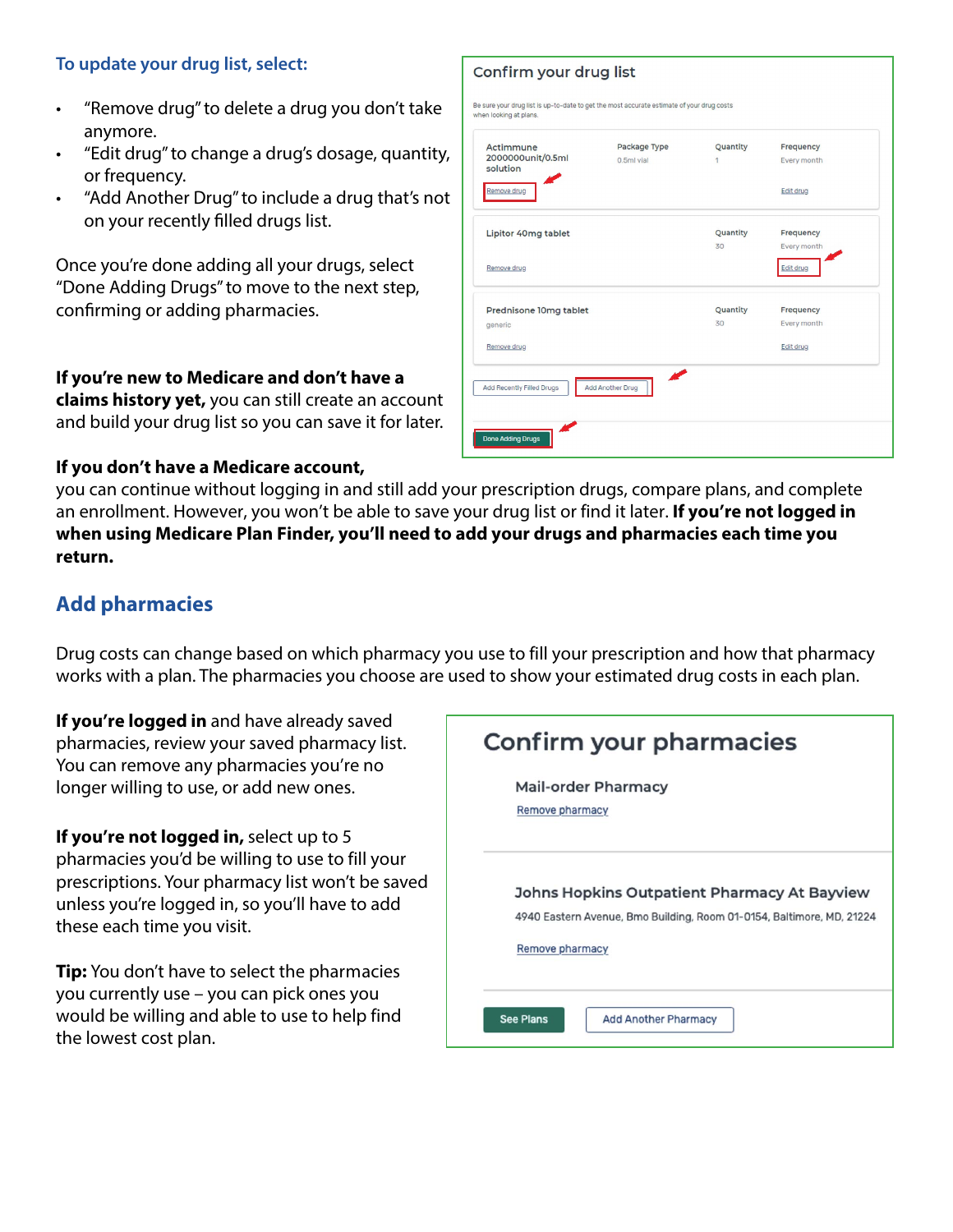You can search for pharmacies in your ZIP code, or you can enter your complete address or the name of the pharmacy to narrow your search results. You can also flter by distance to fnd pharmacies that are closer or farther away.

| ← Back to drug selection                                                                                                                                                                                               |  |
|------------------------------------------------------------------------------------------------------------------------------------------------------------------------------------------------------------------------|--|
| Choose up to 5 pharmacies                                                                                                                                                                                              |  |
| Drug costs vary based on the pharmacy you use. Choosing pharmacies lets us show you your estimated<br>drug costs, helping you pick the lowest cost plan. You don't have to choose the pharmacies you currently<br>use. |  |
| ENTER YOUR COMPLETE ADDRESS OR ZIP CODE<br><b>NAME OF PHARMACY (OPTIONAL)</b><br>21102<br><b>Find Pharmacy</b>                                                                                                         |  |
| Distance: 5 miles $\sim$<br>Filter by:<br>Filter                                                                                                                                                                       |  |
| Showing 1-6 of 6 pharmacies near 21102                                                                                                                                                                                 |  |

**To add a pharmacy to your list,** select "Add pharmacy" next to the pharmacy you want to add.



Once you add a pharmacy, you'll see it in a blue box at the bottom of the page. The blue bar shows all of the pharmacies you've added. If there's an empty box, you can keep adding pharmacies until all of the boxes are flled. Once you're done adding pharmacies, select "Done" to see your plan search results.

**To remove a pharmacy from your list,** unselect "Pharmacy Added" or click the "X" in the top right corner of the pharmacy you no longer want in the blue bar at the bottom of the page.



## **Switch pharmacies while viewing plans**

Your estimated costs may change if you pick different pharmacies. You can select different pharmacies to see if they can lower your costs. **Remember:** You'll need to fill your prescriptions at the pharmacy you chose to get the prices you see while viewing plans.